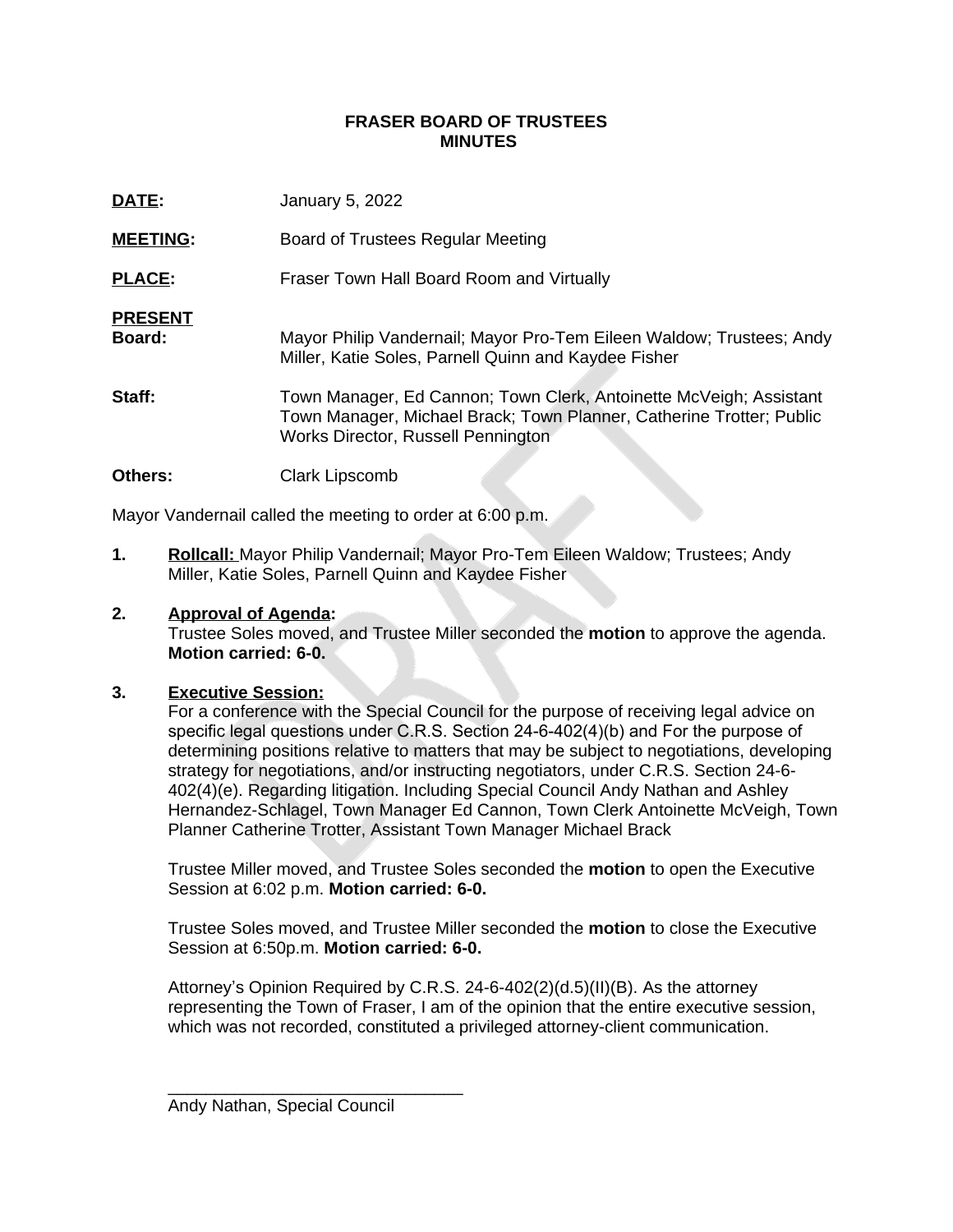# **4. Consent Agenda:**

- a) Minutes December 01, 2021
- b) Resolution 2022-01-01 Official Posting Location
- c) Resolution 2022-01-02 Rendezvous License Agreement
- d) Resolution 2022-01-03 Lot 1 And Lot 2 Elk Creek Condominiums at Grand Park Final Acceptance and Surety Reduction
- e) Resolution 2022-01-04 Elk Creek Filing No. 1 Final Acceptance and Surety Reduction

Trustee Soles moved, and Trustee Quinn seconded the **motion** to approve the consent agenda. **Motion carried: 6-0.**

## **5. Discussion and Possible Action:**

a) East Grand Middle School Robotics Club Funding Request

Trustee Fisher moved, and Trustee Soles seconded the **motion** to approve \$500 funding request for the East Grand Middle School Robotics Club. **Motion carried: 6-0.**

b)Resolution 2022-01-05 First Amendment to Grand Park Drive Improvement Agreement

Trustee Soles moved, and Trustee Quinn seconded the **motion** to approve Resolution 2022-01-05 First Amendment to Grand Park Drive Improvement Agreement. **Motion carried: 6-0.**

c)Election Presentation – Antoinette

Town Clerk Antoinette McVeigh presented the 2022 election calendar and answered questions.

d) Water Wastewater Advisory Committee Ex-Officio Member Appointment

Trustee Miller moved, and Trustee Quinn seconded the **motion** to appoint Eileen Waldow and Brian Cerkvenik to the Water Wastewater Advisory Committee as Ex-Officio Trustee Members. **Motion carried: 6-0.**

## **6. Open Forum:**

None

## **7. Updates**

a) TM Ed Cannon, Regarding COVID-19 he asked it staff could close town hall and request visitors to make an appointment to enter and require masks. The Board agreed.

Katie Soles, Ed Cannon and Sarah Weick will be attending the sustainable community meeting in Winter Park January 14.

Ed asked if any of the Trustees would like to apply for the CML Executive Board. No Trustees are interested, he explained that he would like to apply.

Trustee Miller moved, and Trustee Soles seconded the **motion** to approve Ed Cannon the apply for the CML Executive Board. **Motion carried: 6-0**.